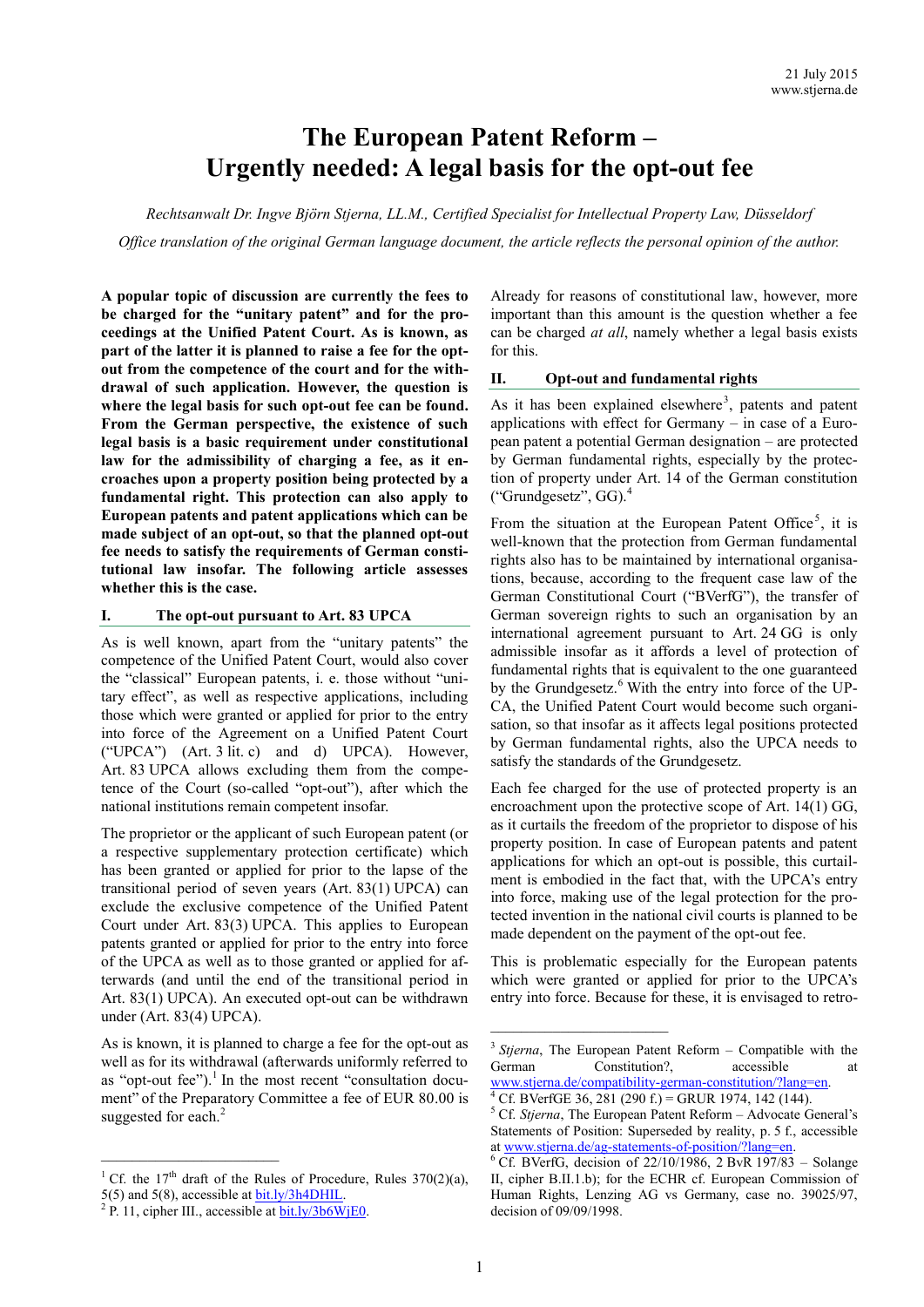actively transfer the legal protection – the so-called procedural guarantee which forms an essential part of the protective scope of Art. 14  $GG^7$  – from the originally competent national courts (Art. 64(3) EPC) to the Unified Patent Court according to Art. 3 and 32 UPCA. If the entitled person wishes to stick with the type of legal protection originally in place at the time when the protective right was granted or applied for – namely the competence of the national courts – it is necessary for him to opt-out and pay the fee requested for this. He is meant to be charged for merely wanting to use the regulation applicable at the time when his protective right was granted or applied for for.

#### **III. The "proviso of the law" principle**

For those patents and patent applications to which Art. 83 UPCA applies and which are subject to the protection afforded by the fundamental rights of the German Grundgesetz, such an encroachment is admissible only under certain conditions. According to the principle of the "proviso of the law" ("Vorbehalt des Gesetzes"), it is an elementary prerequisite of constitutional law that each exercise of public power in a field protected by fundamental rights requires a legal basis which must itself fulfil certain conditions. In case of its absence, any encroachment is unlawful and unconstitutional for this reason alone.

#### **1. Legal basis**

According to the essentiality doctrine ("Wesentlichkeitstheorie") $\frac{8}{9}$  of the BVerfG it is, first of all, necessary that any circumstances which are necessary for the realization of fundamental rights must be regulated by Parliament itself by way of a formal Act of Parliament and must not be delegated to other regulators.<sup>9</sup> Thus, third parties can be authorized to make only such decisions which do not have any relevance with regard to fundamental rights. The BVerfG has recently explained this as follows: $10$ 

*"The principle of constitutional law that fundamental rights must only be encroached upon on the basis of an Act of Parliament (essentiality doctrine) specifically aims at determining whether the primary competence for the assessment of limitations of fundamental rights is well-founded or unjustified. It makes sure that the lines between an admissible and an inadmissible use of fundamental rights and between an admissible and an inadmissible limitation of fundamental rights are not defined on a case-by-case basis according to the own estimation of random public authorities or courts, but are primarily drawn by the legislator, by way of a general Act of Parliament."*

#### **2. Contextual requirements**

Moreover, such legal basis by an Act of Parliament must, apart from its formal legality as to competence, form and procedure, satisfy certain contextual requirements, especially the principles of clarity and proportionality.<sup>1</sup>

# **a) Clarity**

Under the principle of clarity, it is necessary that the legal basis is sufficiently clear, i. e. that it defines the contents, purpose and extent of the encroachment in a manner clear enough for the addressee of the provision to adapt his behavior accordingly. The BVerfG describes this as fol $lows$ : $12$ 

*"The proviso of the law does not only apply to the material requirements for an encroachment upon fundamental rights, but also to the formal ones. A regulation by an Act of Parliament is necessary for any aspects having a procedural or material relevance with regard to the realization of fundamental rights. The requirements for the admissibility of an encroachment must be specified in a manner sufficiently clear and precise."*

#### **b) Proportionality**

Furthermore, the legal basis must satisfy the principle of proportionality. For this, it is necessary for the authorized measure to pursue a legitimate aim and to be suitable, necessary and appropriate for its achievement.<sup>13</sup>

## **IV. The opt-out fee**

Is there a legal basis for the opt-out fee which satisfies these requirements?

## **1. Legal basis?**

A legal basis expressly authorizing the charging of an optout fee is looked for in vain in the UPCA. Having regard to its context, it should as such be part of Art. 83 UPCA which sets out the material conditions for an opt-out. However, this is not the case.

#### **a) Art. 36 UPCA**

What the UPCA does provide for explicitly is the charging of court fees for financing the budget of the Unified Patent Court (Art. 36 UPCA). Does this constitute a legal basis also for the opt-out fee? Art. 36(3) UPCA deals with the fixation of court fees, their composition and the principles to be taken into account here. It stipulates:

*"3. Court fees shall be fixed by the Administrative Committee. They shall consist of a fixed fee, combined with a value-based fee above a pre-defined ceiling. The Court fees shall be fixed at such a level as to ensure a right balance between the principle of fair access to justice, in particular for small and medium-sized enterprises, micro-entities, natural persons, non-profit organisations, universities and public research organisations and an adequate contribution of the parties for the costs incurred by the Court, recognizing the eco-*

 $\mathcal{L}_\text{max}$ 

<sup>7</sup> Cf. e. g. BVerfG E 61, 82 (113); 51, 150 (156); 49, 220 (225).

 $8$  For further details see e. g. BVerfG E 98, 218 (251); 95, 267 (307 f.).

*Epping/Hillgruber/Huster/Rux*, BeckOK GG, 24<sup>th</sup> ed. (2015), Art. 20, para. 179.

<sup>10</sup> BVerfG, 2 BvR 228/12, decision of 20/02/2013, para. 53.

<sup>11</sup> For more details cf. *Pieroth/Schlink/Kingreen/Poscher*, Grundrechte,  $30<sup>th</sup>$  ed. (2014), para. 285 ff.

<sup>&</sup>lt;sup>12</sup> BVerfG, footnote 10, para. 54.<br><sup>13</sup> BVerfG 1 BvR 370/07 and

<sup>13</sup> BVerfG, 1 BvR 370/07 and 1 BvR 595/07, judgment of  $27/02/2008$ , para. 218 (w.f.r.) = E 120, 274 (318 f.).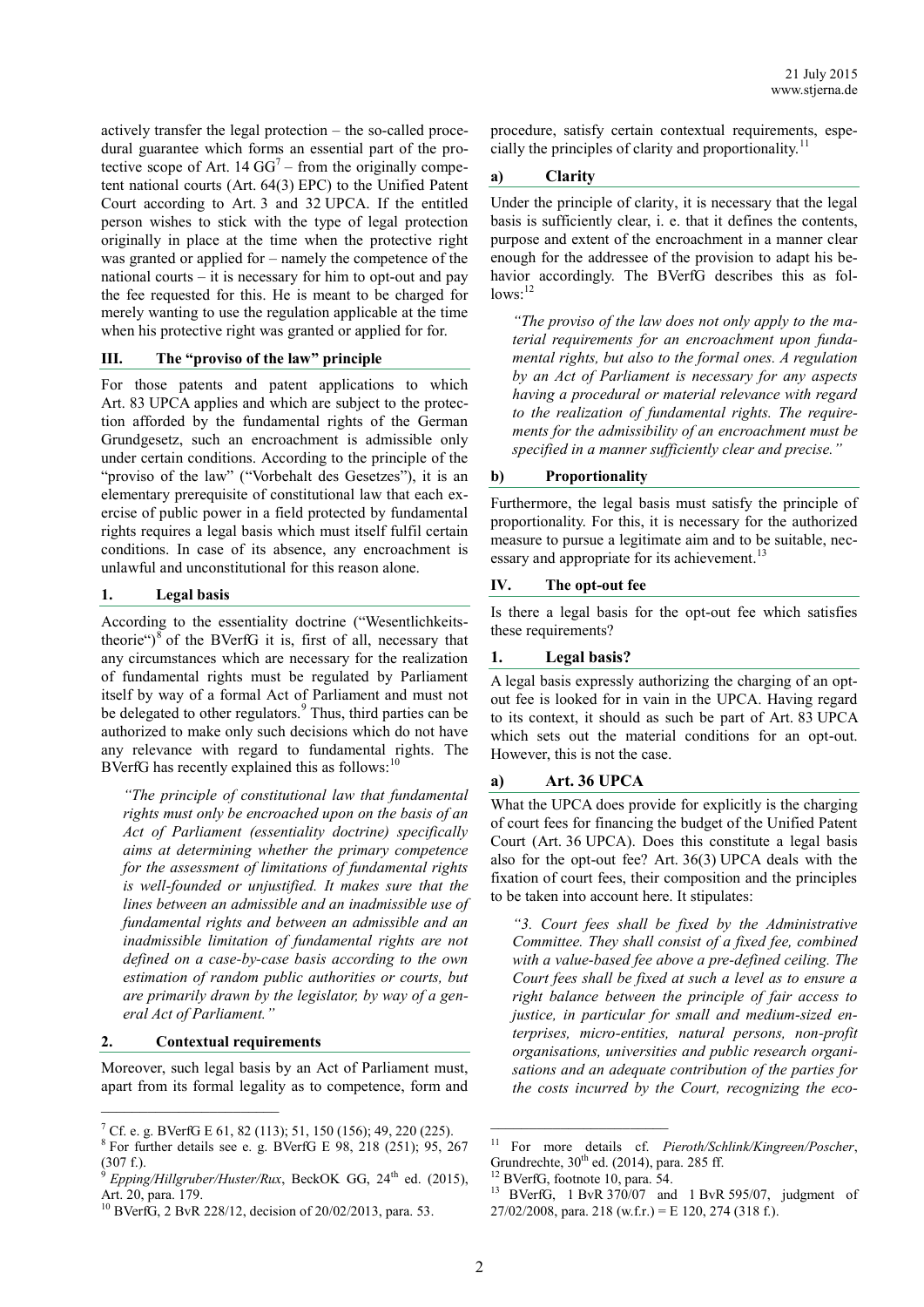*nomic benefits to the parties involved, and the objective of a self-financing Court with balanced finances. The level of the Court fees shall be reviewed periodically by the Administrative Committee. Targeted support measures for small and medium-sized enterprises and micro entities may be considered."*

An opt-out fee is not mentioned anywhere. Instead, it becomes obvious that court fees in that sense can only be raised for disputes brought before the Court within its competence under Art. 32 UPCA, only these actions do have a "value in dispute" ("Streitwert") as it is mentioned in the German version of Art. 36(3)2 UPCA. Art. 36 UPCA does not provide a suitable legal basis for the collection of an opt-out fee.

## **b) Art. 41 UPCA**

This has also been noted during the public consultation on the Rules of Procedure held between June and October 2013, in which several commentators raised the question about the legal basis of the fee.<sup>14</sup> The Drafting Committee, in the person of Prof. *Tilmann*, just provided the following comment which is as astonishing as it is brief:<sup>15</sup>

*"The legal basis for the opt-out-fee is Art. 41(1). The fee is a 'detail of the opt-out-procedure'."*

#### Art. 41(1) UPCA reads as follows:

*"1. The Rules of Procedure shall lay down the details of the proceedings before the Court. They shall comply with this Agreement and the Statute."*

Art. 41(1) UPCA does likewise not mention an "opt-out procedure". Instead, it relates to the "proceedings before the Court" and their procedural arrangement, while for the latter reference is made to the Rules of Procedure. Insofar, it seems obvious that, again, these "proceedings" relate to the actions specified in Art. 32 UPCA which fall within the competence of the Unified Patent Court. Incidentally, it is worth noting that an "opt-out procedure" is not mentioned in Art. 32 UPCA. The reference to the Rules of Procedure may work with regard to charging court fees for said actions, because Art. 36 UPCA expressly provides for the collection of these fees and thus constitutes a respective legal basis, so that the details of these fees can be regulated in the Rules of Procedure.

In the opinion of Prof. *Tilmann* and the Drafting Committee, Art. 41(1) UPCA is the respective legal basis for the opt-out fee, the details of which are specified in the Rules of Procedure. However, in order to form a suitable basis for an encroachment upon the protected property position constituted by patents and patent applications in the sense of Art. 83 UPCA which are covered by the protection of German fundamental rights, it would still have to satisfy the abovementioned further requirements from constitutional law.

 $\mathcal{L}_\text{max}$ 

## **2. Essentiality doctrine?**

According to the essentiality doctrine, the prerequisite for an encroachment upon fundamental rights as it is at issue presently with regard to Art. 14 GG is a respective legal basis within a formal Act of Parliament.

There is no mention at all in the alleged legal basis of Art. 41(1) UPCA of an obligation to pay an opt-out fee. It refers to the Rules of Procedure for the procedural arrangement of the "proceedings before the Court", and thus to secondary legislation, from the Rules<sup>16</sup> 370(2)(a), 5(5) and 5(8) of which the obligation to pay a fee is meant to follow. As it is known, the preparation of the Rules of Procedure falls into the competence of the Preparatory Committee which widely delegated this task to the so-called Drafting Committee, a body composed of judges and lawyers. The final version of the Rules of Procedure will have to be adopted by the Administrative Committee<sup>17</sup> of the Unified Patent Court (Art. 41(2) UPCA), which will also be competent for amendments. In this whole process, a Parliamentary involvement is not recognizable.

Due to the insufficient wording of Art. 41(1) UPCA, there are good reasons to deny that it covers charging an opt-out fee at all. Based on this understanding, the collection of such fee and the associated fundamental rights encroachment would ultimately be based on the Rules of Procedure and thus on a decision of an administrative committee, beyond any Parliamentary influence. This would be exactly the constellation which the essentiality doctrine strives to prevent, namely the self-empowerment by an organ attributable to the executive to encroach upon fundamental rights. In this case, a fee collection would be unconstitutional for this violation of the essentiality doctrine alone.

# **3. Clarity?**

Even if one was prepared to disregard these justified doubts and use Art. 41(1) UPCA as the legal basis of the opt-out fee despite its silence insofar, this would immediately raise the question about its sufficient clarity. As indicated above, the provision does not mention such fee with even a single word, so that the necessary clarity as regards content, purpose and extent is missing. If one is prepared to understand Art. 41(1) UPCA as the legal basis for charging the fee, it violates the constitutional clarity principle.

#### **4. Proportionality?**

\_\_\_\_\_\_\_\_\_\_\_\_\_\_\_\_\_\_\_\_\_\_\_

Even if Art.  $41(1)$  UPCA was regarded as a sufficiently clear legal basis for charging the fee, it would have to satisfy the principle of proportionality.

The first requirement for this would be that collection the fee serves a legitimate purpose. The purpose of the opt-out fee is primarily of a prohibitive nature. It aims at preventing the European patents and respective applications assigned to the competence of the Unified Patent Court by

<sup>&</sup>lt;sup>14</sup> Cf. "Responses to the Public Consultation on the Rules of Procedure of the UPC", document "Comprehensive Digest", accessible at **bit.ly/3h6HEwy**.

 $15$  Ibid., p. 12, section "Rule 5.3".

 $16$  Pursuant to the 17<sup>th</sup> draft of the Rules of Procedure, cf. footnote 1.

<sup>17</sup> Cf. Art. 12 UPCA.